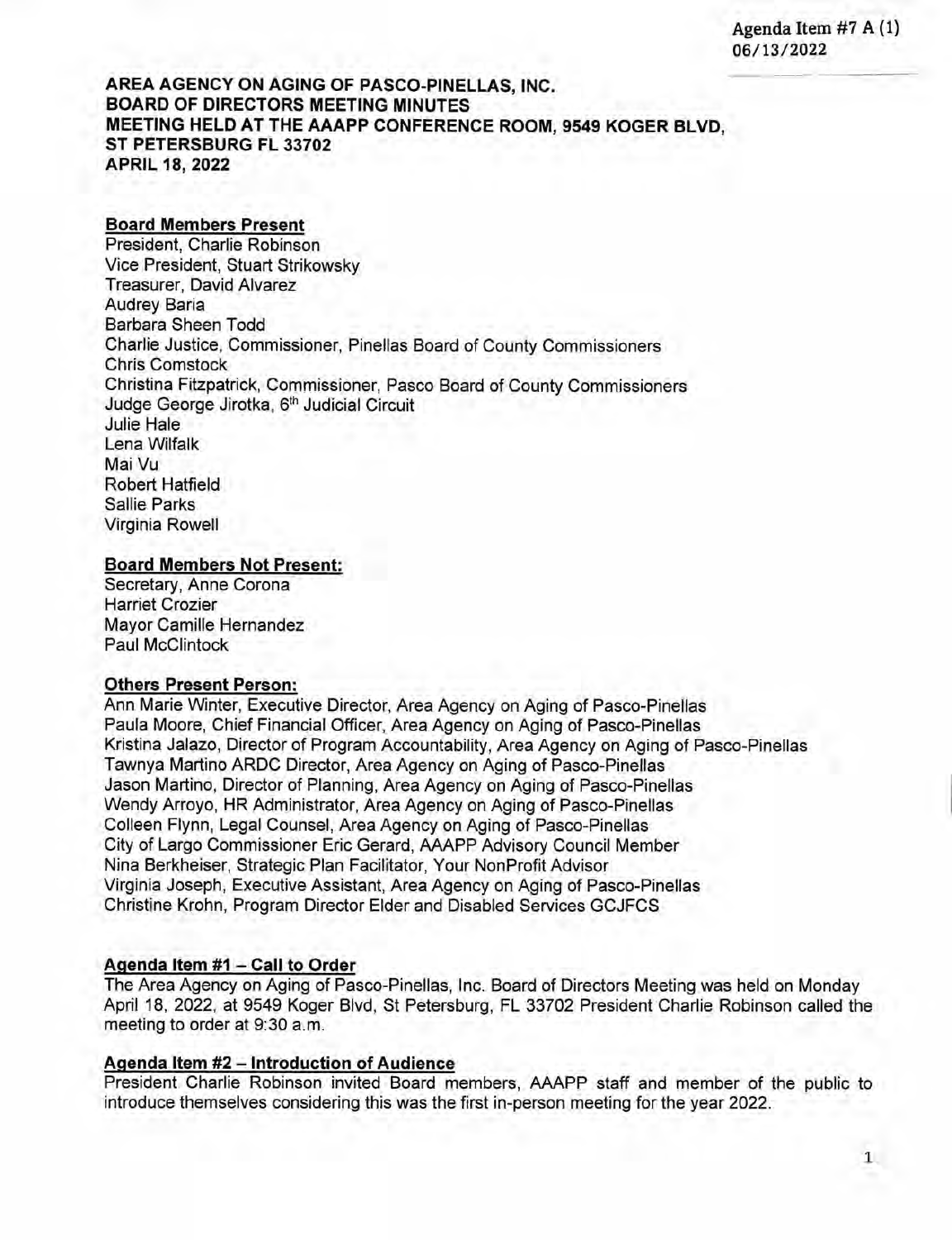## **Agenda Item #3— Public Meeting Notice**

President Robinson announced the meeting was publicly noticed.

#### **Agenda Item #4 — Roll Call**

Ms. Ann Marie Winter, Executive Director called the roll. A quorum of board members was present in person.

#### **Agenda Item #5 — Public Comments for Items on Agenda**

None.

#### **Agenda Item #6 — Addendum Item(s) or Any Item Requiring Discussion**

#### **Mayor Camille Hernandez Resiqnation**

President Robinson announced the resignation of Mayor Camille Hernandez. President Robinson stated that her resignation is a great loss to the Board, Mayor Hernandez has been an extra-ordinary member of the Board and has served as Board officer in every capacity. Mayor Hernandez is now moving on to a new chapter and wished her the very best.

#### **AAAPP Emergency Bylaws**

President Robinson spoke of the need to suspend the AAAPP Emergency Bylaws in order for the Board to meet in person and if a quorum is present in person to also have the option to participate virtually (via Teams) and not via telephone.. The President requested feedback from Board members on the change to in person meetings. Ms. Colleen Flynn added that the Emergency Bylaws was enacted because of the pandemic. At this point, now that the pandemic emergency declaration has lapsed, the Board of Directors or the Executive Director in conjunction with the President of the Board can suspend the Emergency Bylaws. Mr. Robert Hatfield made a motion to suspend the Emergency Bylaws and return to in person meetings which will now require a physical quorum and instead of attending via telephone the virtual option of Teams would be used and as long as a quorum is present in person, board members participating by Teams may make and vote on motions. Ms. Sallie Parks seconded. None opposed, motion carried.

A draft of the amended Bylaws to include the changes will be presented at the next Board meeting for a vote.

#### **Agenda Item #7** — **Consent Agenda**

President Robinson stated that the items on the Consent Agenda were: Board Meeting Minutes, March 21, 2022; Finance Committee Meeting Minutes, March 3, 2022; AAAPP Unaudited Statements of Financial Position Year to Date, February 28, 2022; AAAPP Unaudited Statement of Revenue and Expenditure Report Year to Date February 28, 2022; AAAPP Unaudited Statement of Activities and Changes in Net Assets Year to Date — February 28, 2022; Surplus(Deficit) Report by Planning and Service Area (PSA) for Year to Date February 28, 2022; Monitoring Report(s) -1. Bay Area Legal Services, Inc - Annual Programmatic Monitoring Report for Older Americans Act Title lllBILSP Legal Services Program; 2. Pasco County Community Services, EHEAP —Annual Programmatic Monitoring Report for the Emergency Home Energy Assistance for the Elderly Program EHEAP; 3. Area Agency on Aging of Pasco Pinellas, Inc — Annual Programmatic Monitoring Report for the Victims of Crime Advocates VOCA Program. Ms. Sallie Parks made a motion to approve the Consent Agenda. Dr Audrey Baria seconded. None

**Aqenda Item #8 — Items for Discussion from the Consent Agenda** 

opposed, motion carried.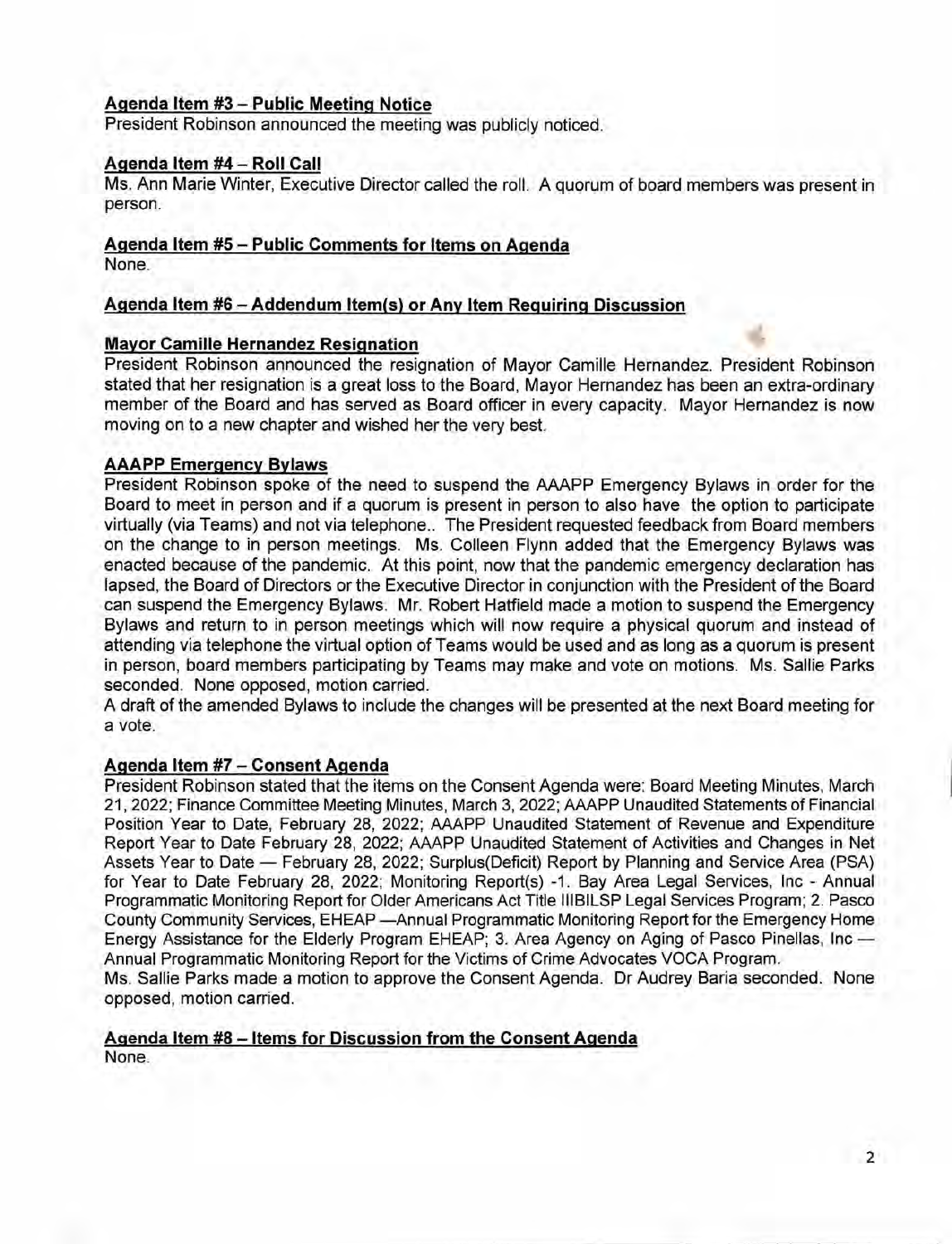# **Agenda Item #9 — Strategic Planning Process**

Ms. Nina Berkheiser, Strategic Plan Facilitator lead the Board in a SWOT analysis. The specific items covered in the exercise included as follows:

## **9 (a) Mission Impact**

The community needs, mission/vision values planning: How the Board accomplishes its mission/vision, taking advantage of external opportunities; building on institutional strengths; minimizing threats & weaknesses 2018 Plan Successes and how we talk about it. Each board member and staff member were asked why they serve on the Board or work at the agency. Board members were asked what the most critical community and agency need that the Board should address.

## **9 (b) Planning Basics — The Truth About Planning**

Critical Issues Approaches, Overview of Planning Steps/Process and Expected Outcomes.

## 9. (c) **Situational Analysis** — **AAAPP Staff Presentation**

The AAAPP staff presented on the Environmental Scan, Community Demographics and Trends Unmet Needs.

#### **9. (d) Board SWOT Exercise**

The Board identified Environmental Opportunities & Threats and discussion on the Agency's Strengths and Weaknesses were Prioritized. Board members were divided into groups with staff and discussed the agency's strengths and weakness and external opportunities and threats.

#### **9. (e) Identify Critical Issues for the Plan**

Identified key issues critical for mission/vision. The Accomplishment Discussion re additions & revisions. Evaluate based on SWOT Analysis finalized issues to be addressed by the plan.

# **Agenda Item #18 - President's Report**

None.

# **Agenda Item #19 - Executive Directors Report**

The Executive Director presented her report which included a highlight of a senior that is being served by the AAAPP.

In the interest of time, The Executive Director's report was circulated and highlighted the following: the AAAPP Public Hearing and submission of a Direct Service Waiver for lID Services to DOEA for approval; Thanked the AAAPP Board President Robinson and AAAPP Advisory Council Chair Miriam Benitez-Nixon for attending the Public Hearing; Progress made on the new state wide client and billing system, eCIRTS though major issues with reporting, billing and data still exist; DOEA Monitoring Visit week of November 14-18; The AAA statewide tech workgroup issued an RFI to solicit proposals that use technology to serve seniors; High volume of calls per week, now averaging more than 500 with a backlog of 13 business days; The Agency is now open to the public with most external meetings occurring in person; The SE4A Conference in being held in Amelia Island on September 11-14. AAAPP will be presenting 2 sessions, one on our VOCA program and the other on our u.connected iPage program; The A.AAPP will provide registration and accommodation for Anne Corona who volunteered to attend; The Executive Director continues to serve as the Secretary of F4A, the Chair of the SE4A Florida Conference Marketing & Publicity Committee, a member of the St Pete Food Policy Council, and a Director on the Board of HPH Hospice of Chapters Health Systems. The Executive Director attended 27 meetings both virtual/face to face for the period 3/22 to 4/15.